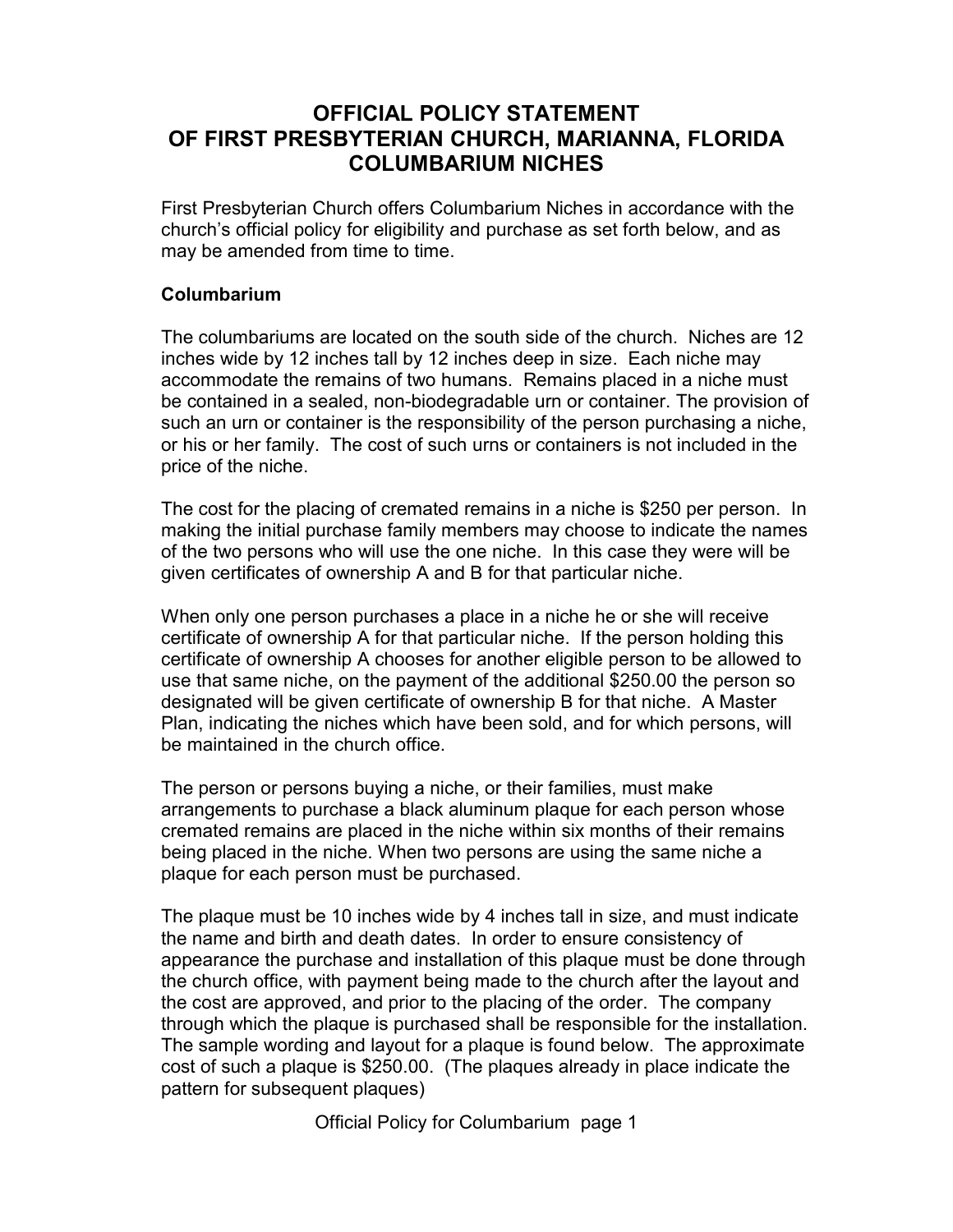### **Sample Wording and Layout**

# **JONES**

Jack David January 19, 1900 – August 31, 2002

#### **Eligibility for Purchase**

To be eligible to purchase a Columbarium niche a person must be (1) a baptized Christian, and (2) either an active member of First Presbyterian Church, Marianna, Florida, or an active participant who has not yet transferred as an active member to First Presbyterian Church, Marianna, Florida. The session of the church may also approve special circumstances for purchase. Purchase, ownership and use and transfer of niches shall be subject to the conditions and restrictions set forth herein, and may be amended from time to time.

A Columbarium niche may be purchased by an eligible person for a member of his or her immediate family.

First Presbyterian Church, Marianna, Florida, reserves the right of first refusal for all niches. Transfer of ownership will require Session approval. The person to whom ownership is to be transferred must meet the eligibility requirements for purchase. In the event the niche is not used within five years of the death of the person holding the certificate of purchase for a niche, full title shall revert to the Church. Please contact the church Office for more information.

All persons who would like to purchase a Columbarium niche should contact the church office and speak with the Administrative Assistant or the Pastor concerning eligibility and available niches. If an initial application is appropriate, the application will be given to the Administration Committee for review and action. If approved by the Administration Committee, the sale will be finalized only with the completion of the appropriate paperwork and the receipt by the church of the appropriate payment. If necessary, as outlined above, the Administration Committee shall make a recommendation to the Session on the sale of a niche. If approved by the Session, the sale will be finalized only with the completion of the appropriate paperwork, and the receipt by the church of the appropriate payment.